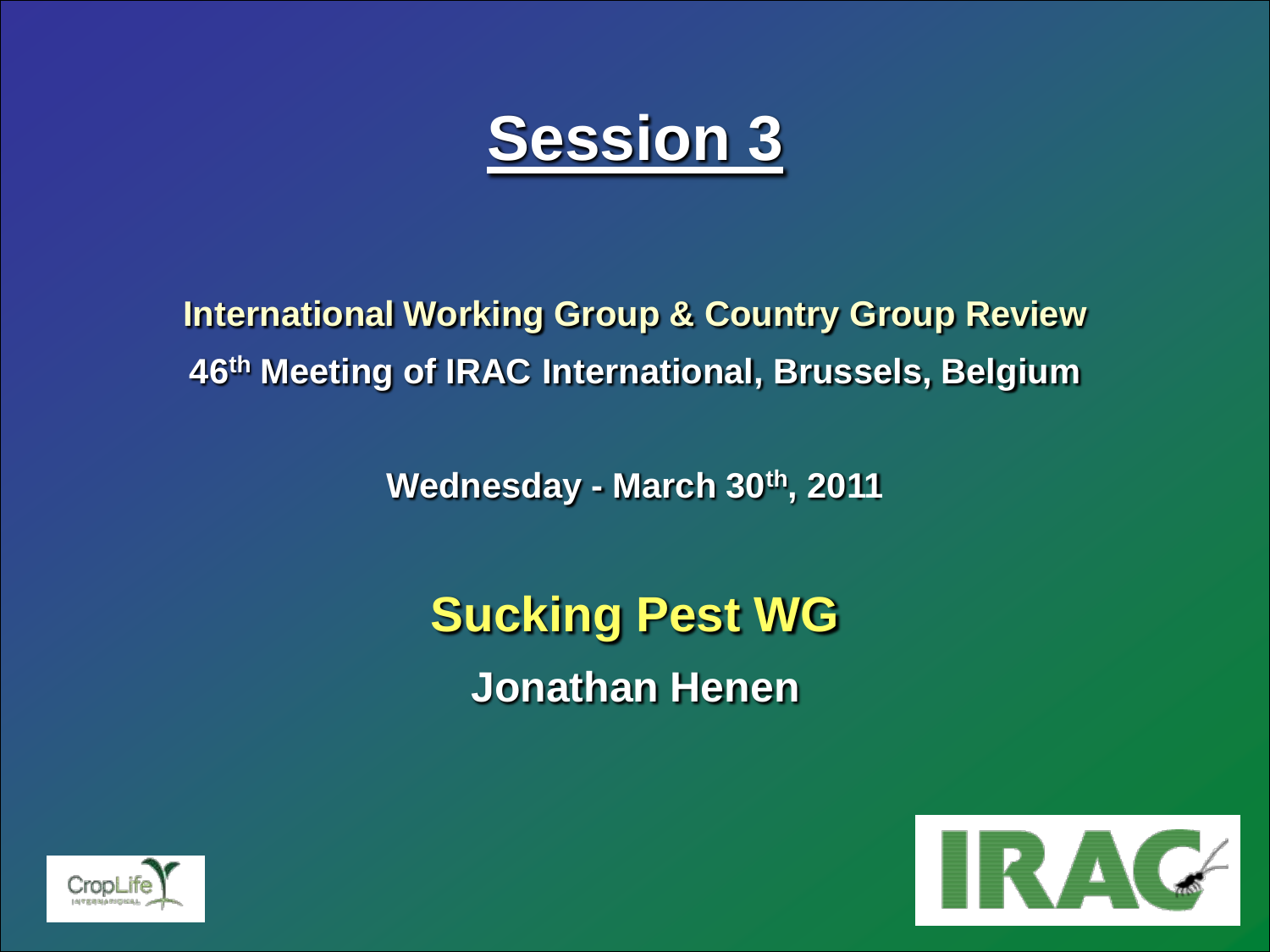

### **SP WG Team Members**

**Insecticide Resistance Action Committee**

Ralf Nauen **BCS** Matthias Haas **BCS** Russell Slater **Syngenta** Steve Skillman Syngenta Eric Andersen Cheminova Tatjana Sikuljak **BASF** Jean Paul Genay **Nufarm** Dan Vincent **DuPont** Luiz Gomez **Dow** James Thomas **Dow** Alan Porter **IRAC Coordinator** 

Jonathan Henen MAI (Chairman)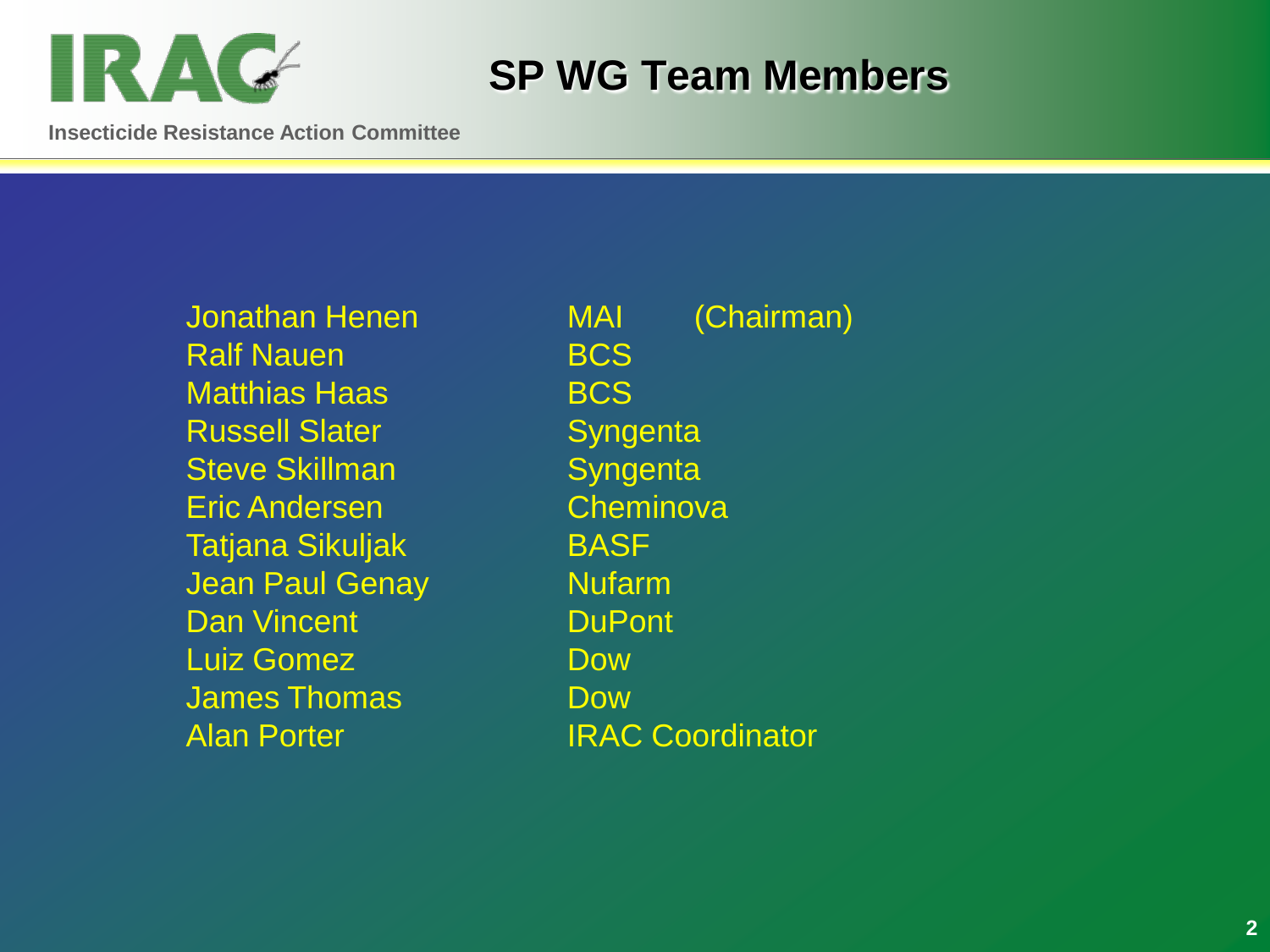

### **Sucking Pest WG 2010 Goals**

**Insecticide Resistance Action Committee**

|                   | Goals                                                                                       | <b>Objectives</b>                                                                                                                                                                                                                                                                                | <b>Timeline</b>        |
|-------------------|---------------------------------------------------------------------------------------------|--------------------------------------------------------------------------------------------------------------------------------------------------------------------------------------------------------------------------------------------------------------------------------------------------|------------------------|
| O<br>Sucking Pest | Follow up on Neonicotinoid<br>resistance in Myzus persicae in<br>peaches in Southern France | Carefully monitor resistance status<br>۰<br>Analyze findings<br><b>Ongoing</b><br>Compile relevant recommendations                                                                                                                                                                               | Q3 2010                |
|                   | Complete Myzus<br>Questionnaire                                                             | Push for more people from more diverse backgrounds to answer<br>٠<br>Collate answers and compile recommendations<br>۰<br><b>Accomplished</b><br>Publish results and recommendations<br>۰                                                                                                         | O <sub>2</sub> -3 2010 |
|                   | <b>IRAC Posters - Finalize</b><br>versions of all posters<br>currently been developed       | • Mite poster (Fergus & Ralf))<br>BPH poster (Together with IRAC SE ASIA)<br>۰<br><b>Ongoing</b><br>Citrus Psylid poster (Together with IRAC Brazil)<br>۰<br><i>Frankiniella</i> poster (Steve & Dan)                                                                                            | End Q2 2010            |
|                   | Compile a further resistance<br>questionnaire for key pest                                  | Identity possible resistance issues for specific key pests<br><b>TBD</b><br>Decide which pest/chemistry needs to be addressed<br>۰<br>Compile relevant questionnaire to help pinpoint the relevant issues and how to deal with them<br>Publish recommendations based upon the questionnaire<br>۰ | Q4 2010                |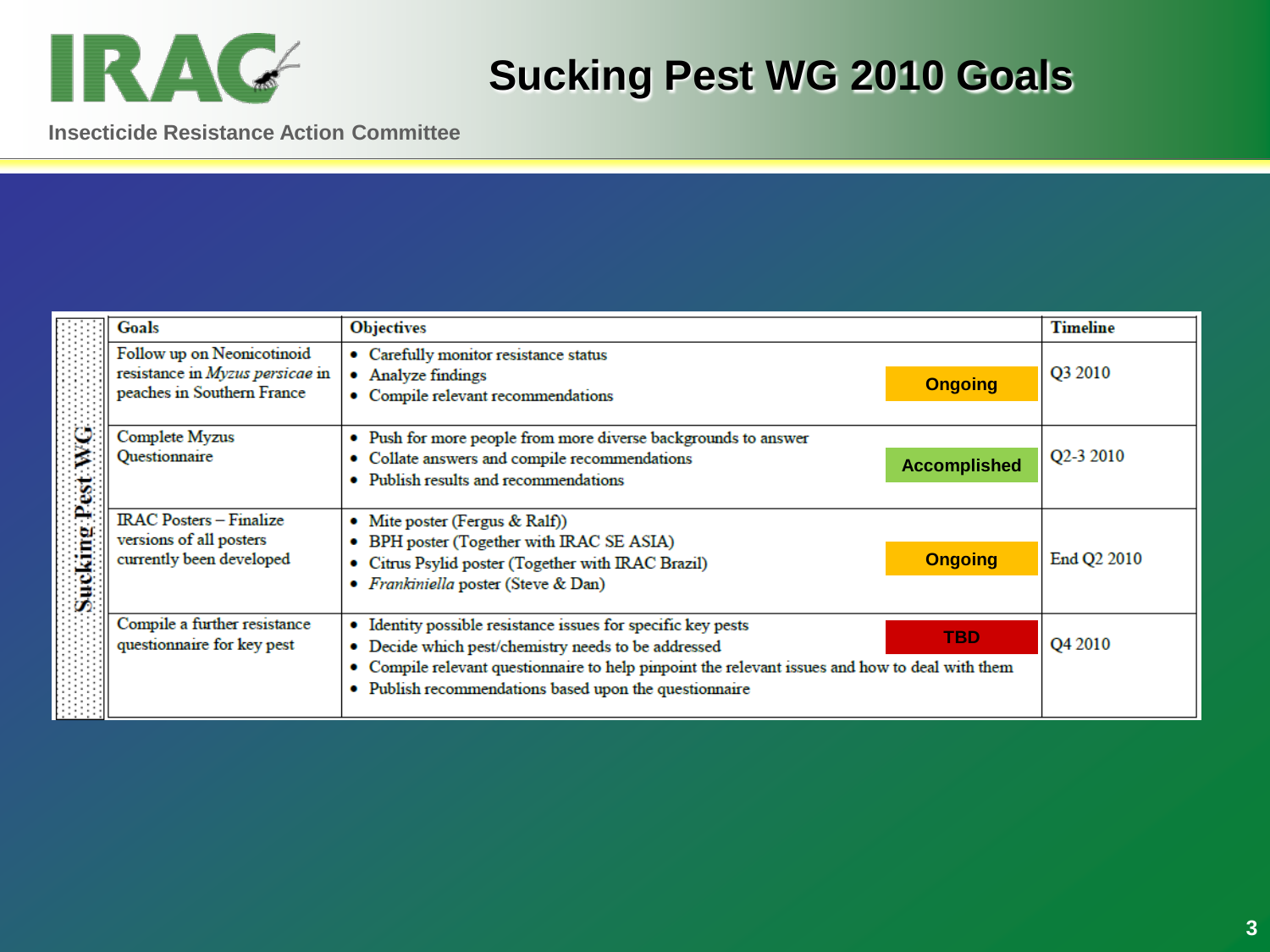

# **Sucking Pest WG Activity (1)**

**Insecticide Resistance Action Committee**

#### **Conference calls:**

- **1. 14 September 2010 Myzus questionnaire**
- **2. 12 December 2010 Myzus resistance to neonicotinoids**
- **3. 4 February 2011 Myzus resistance to neonicotinoids**

**Email exchanges:**

**Numerous emails covering the newly proven resistance of Myzus persicae to neonicotinoids on peaches in Spain and Southern France towards the end of 2010 and into early 2011**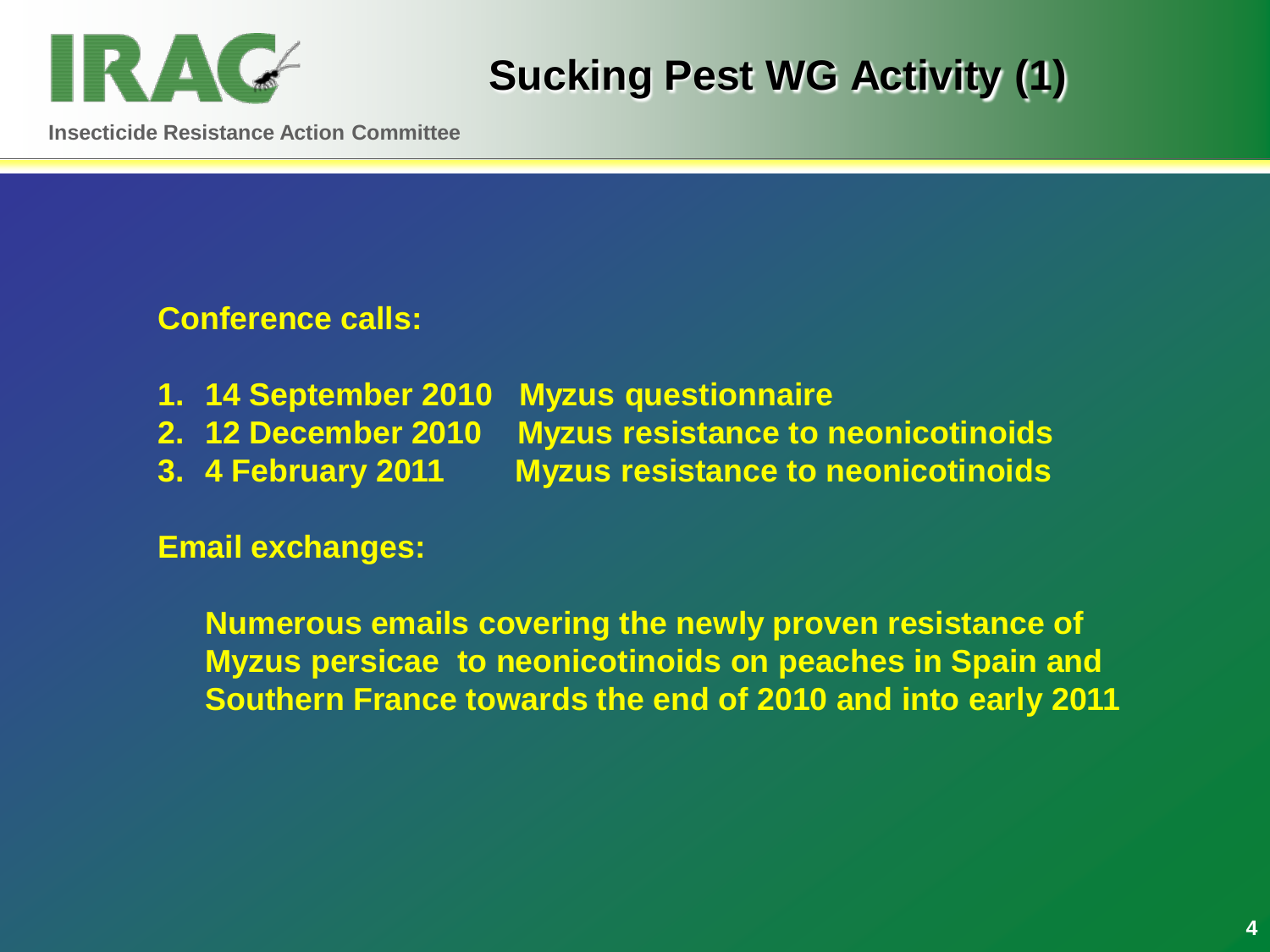

# **Key Activities in 2011 (2)**

**Insecticide Resistance Action Committee**

#### **The green peach aphid** *Myzus persicae* **dominated the Sucking Pest WG's agenda**

### 1. **Myzus persicae questionnaire**

- The *Myzus persicae* questionnaire was compiled and distributed
- The initial response was not encouraging
- Following EPPO conference in 2010 Vlasta succeeded in getting some of the EPPO countries to fill in the form
- In all a total of 7 forms were received most of which were only partially filled in

• No really new data came out of the forms received and none of them predicted the neonicotinoid resistant *Myzus* populations subsequently found in Spain, Italy & Southern France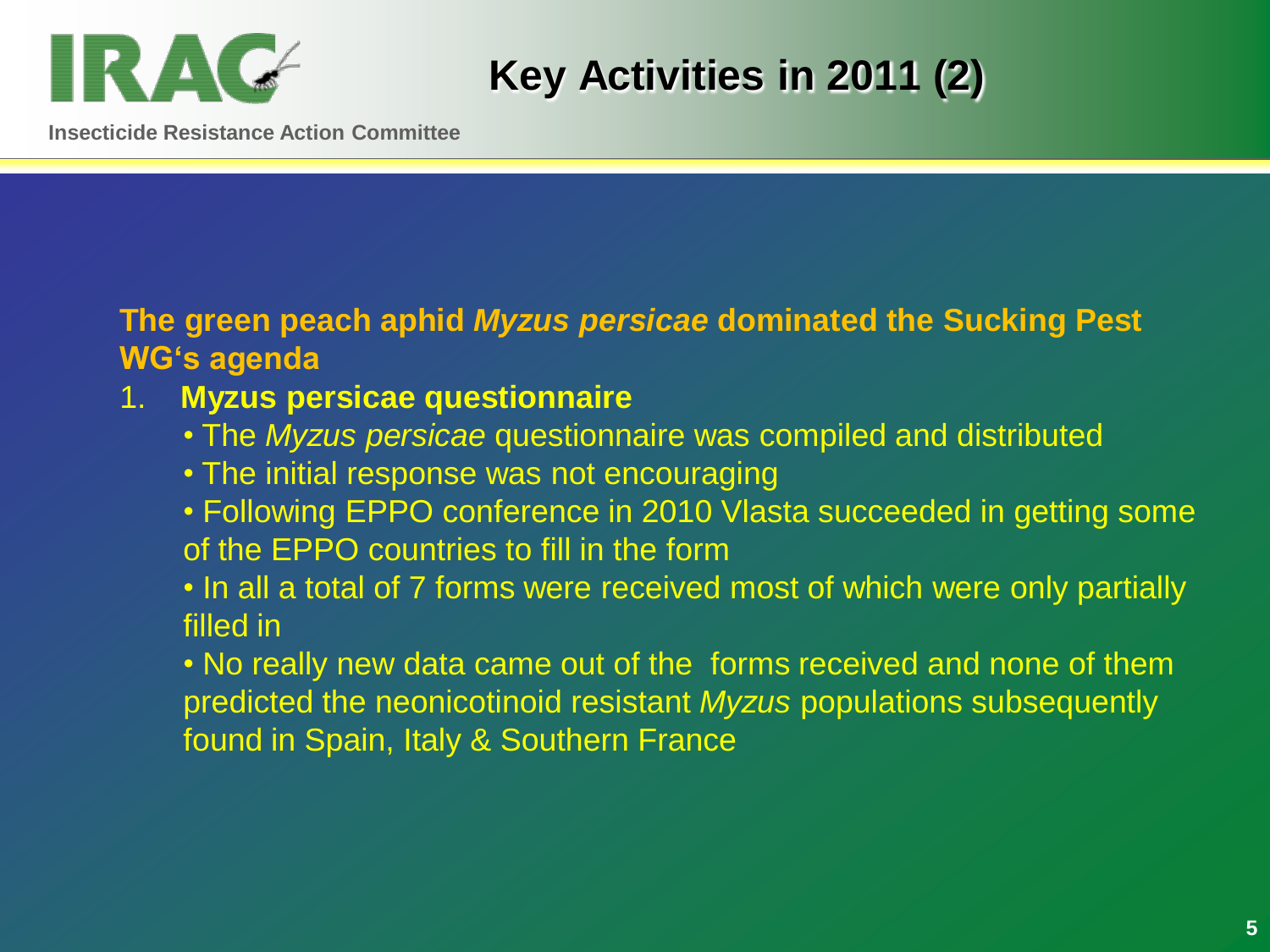

**Insecticide Resistance Action Committee**

**Key Activities in 2011 (3)**

**The green peach aphid** *Myzus persicae* **dominated the Sucking Pest WG's agenda**

*2. Myzus persicae* **resistance to neonicotinoids**

• Very few cases of neonicotinoid resistance since chemistry introduced in 1991

• All cases so far identified based on metabolic resistance (whiteflies, plant hoppers, potato beetles)

- Until 2009 no major cases of resistance in aphids was identified
- Small selectivity shifts reported in populations collected from peaches and tobacco

• Since 2003 there have increased reports of reduced performance of neonicotinoids in French peach crops with one population positively identified in 2009 with high levels of resistance

• Resistance mechanism is both metabolic (over expression of CYP6CY3 monoxygenase gene) & target site (nicotinic acetylcholine receptor mutation).

• Confirmed by Rothamstead Research , Syngenta & BCS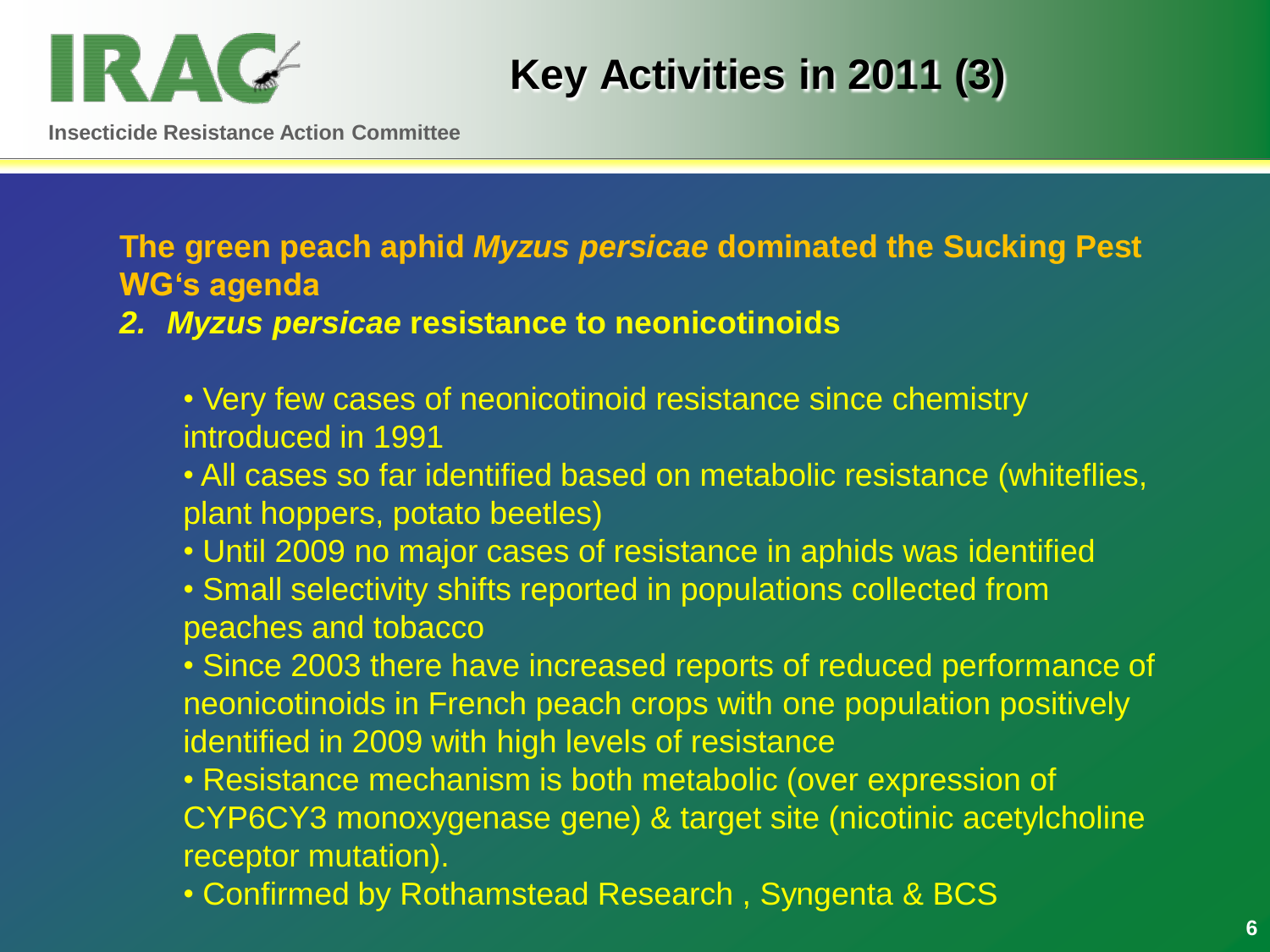

**Key Activities in 2011 (4)**

**Insecticide Resistance Action Committee**

### •**The green peach aphid** *Myzus persicae* **dominated the Sucking Pest WG's agenda**

- An alert was drafted & posted on the IRAC website and also distributed via the IRAC e-Connection newsletter for internal distribution within all IRAC member companies for them to disseminate the findings within companies and to relevant extension services & local experts
- Specific recommendations need to be discussed & compiled at this Spring Meeting based upon continued monitoring, recommending restrictions on product use, educating and communicating this information to local authorities, local resistance action committees and growers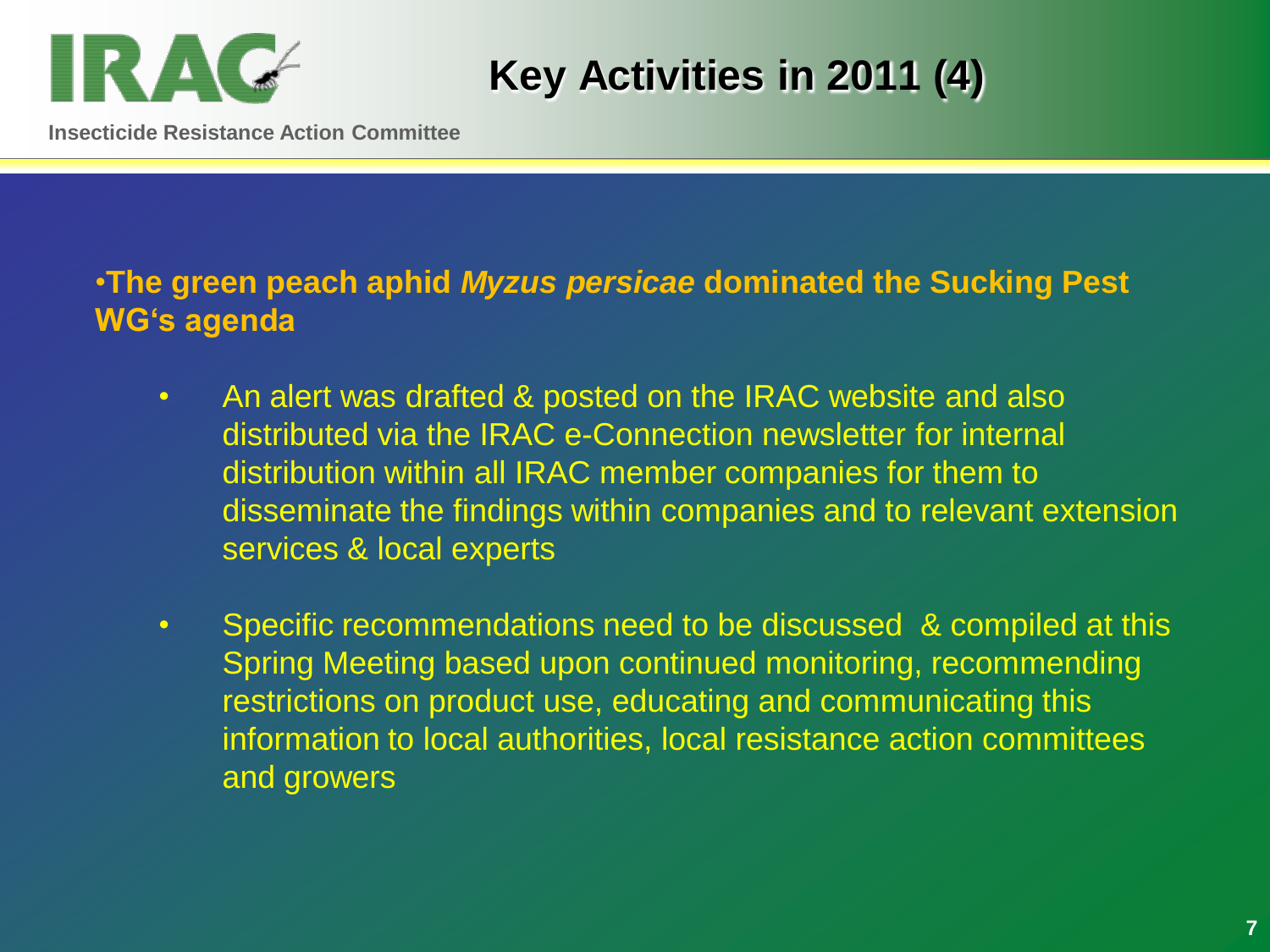

**Key Activities in 2011 (5)**

**Insecticide Resistance Action Committee**

• **The green peach aphid** *Myzus persicae* **dominated the Sucking Pest WG's agenda**

- Possible collaboration with Rothamstead Research (Ian Denholm)
- Profiling of known resistance mutations in European populations of *Myzus persicae* using molecular tools
- Approve and run a pilot study with *Myzus* field samples collected by IRAC member companies and sent to Rothamstead to be characterised by molecular tools for NNI-resistance mutation, MACE, kdr, super-kdr and **Esterase**
- Coordinate between companies regarding regions, crops and timing for sampling
- Funding a proposal will be circulated to WG and then sent to Executive for final approval (either by the individual companies or by IRAC)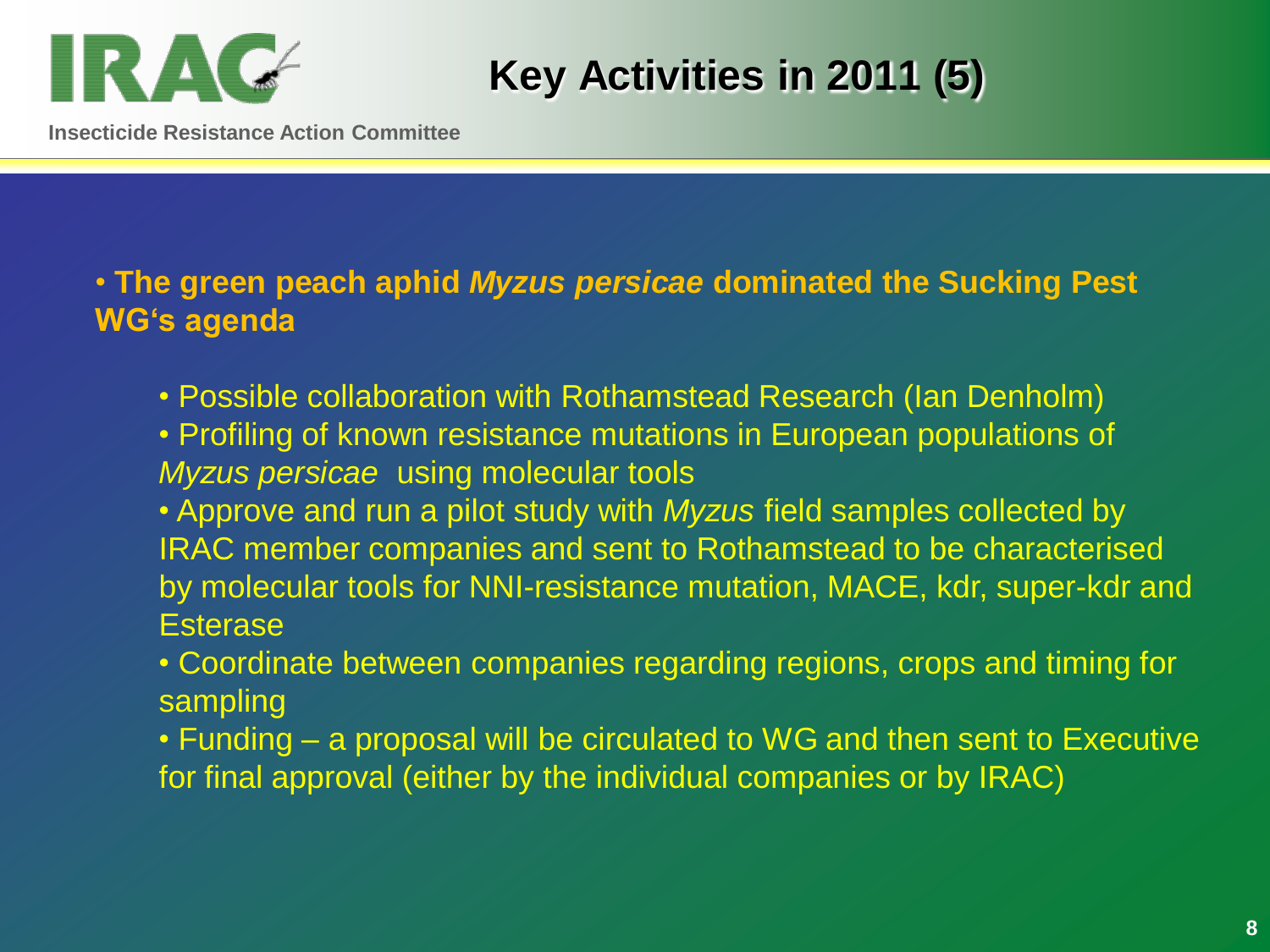



**Insecticide Resistance Action Committee**

#### **Proposed posters:**

- Mite poster S. Pest WG
- BPH poster S. Pest WG/IRAC SEA
- Frankliniella poster S. Pest WG

Amendments proposed by Steve

• Citrus psyllid poster – S.Pest WG/IRAC Brazil

Initial draft proposed by Steve

The above were all proposed but are not completed yet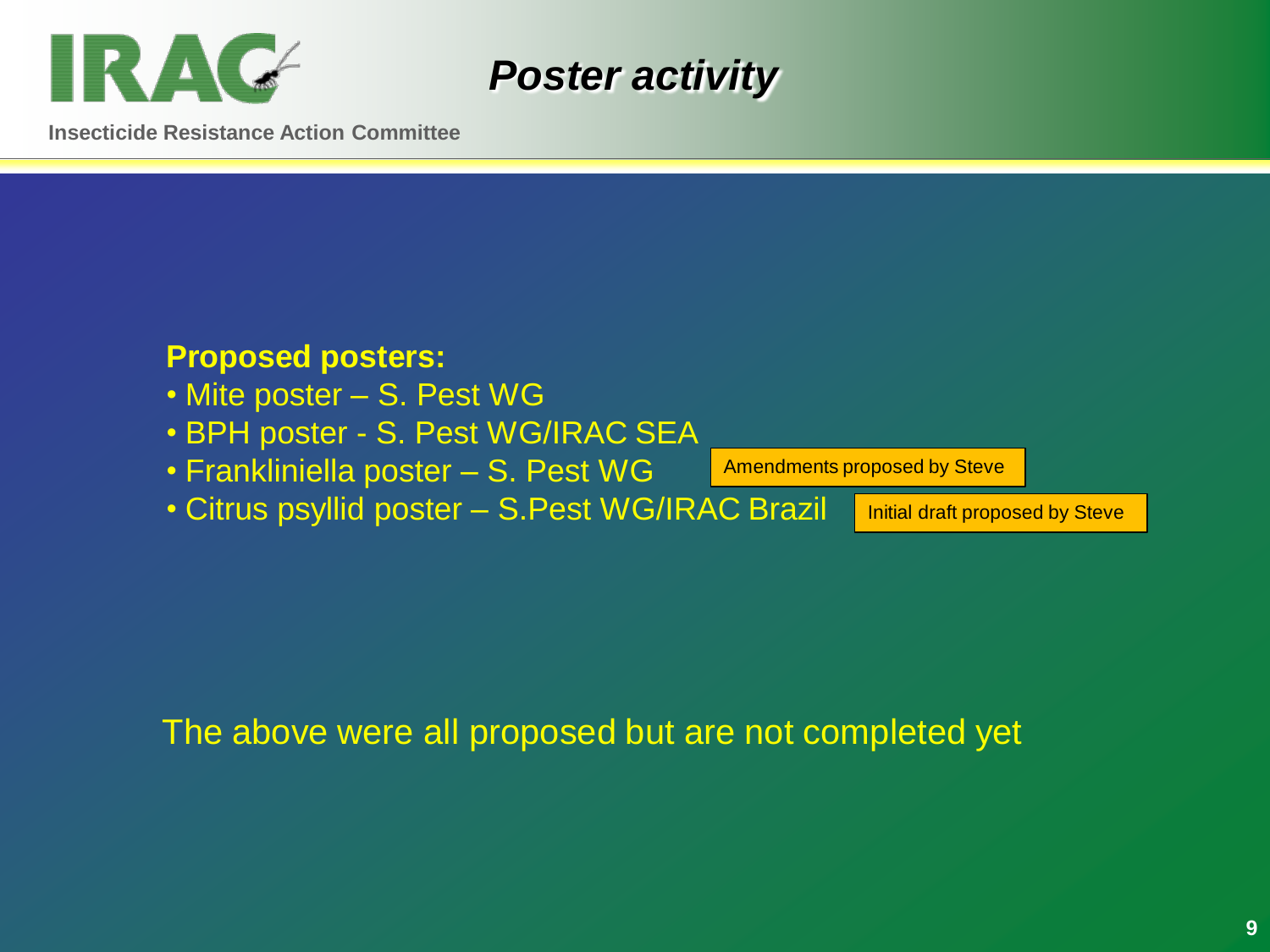

**Activities for 2012**

**Insecticide Resistance Action Committee**

• Continue to monitor the neonicotinoid resistance found in *Myzus persicae* populations on peaches in Southern France, Spain and Italy

• Compile & disseminate specific recommendations to deal with this resistance

• Complete posters in list and add additional poster subject matter

• Relook at the use of questionnaires for additional pests due to very weak response to our Myzus questionnaire last year